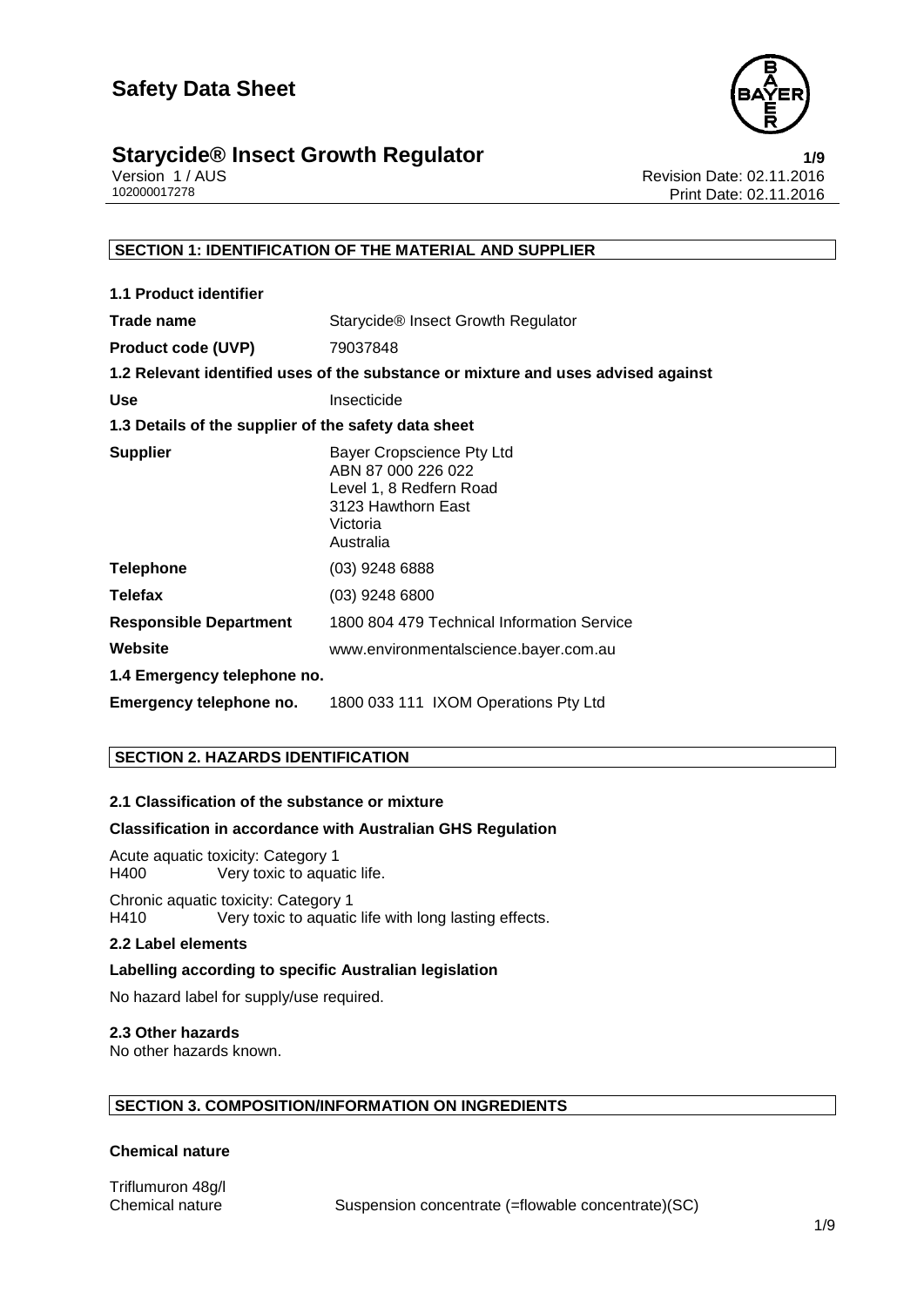

## **Starycide® Insect Growth Regulator**<br>Version 1/AUS<br>102000017278 Print Date: 02.11.2016

Revision Date: 02.11.2016 Print Date: 02.11.2016

| <b>Chemical Name</b>                          | CAS-No.    | Concentration [%] |
|-----------------------------------------------|------------|-------------------|
| Triflumuron                                   | 64628-44-0 | 4.29              |
| 1,2-Benzisothiazol-3(2H)-one                  | 2634-33-5  | 0.05              |
| Mixture of: 5-chloro-2-methyl-4-isothiazolin- | 55965-84-9 | 0.10              |
| 3-one and 2-methyl-4-isothiazolin-3-one       |            |                   |
| Other ingredients (non-hazardous) to 100%     |            |                   |

#### **SECTION 4. FIRST AID MEASURES**

**If poisoning occurs, immediately contact a doctor or Poisons Information Centre (telephone 13 11 26), and follow the advice given. Show this Safety Data Sheet to the doctor.**

#### **4.1 Description of first aid measures**

| <b>Inhalation</b>                                                              | Move the victim to fresh air and keep at rest. If symptoms persist, call a<br>physician.                                                                                                |  |
|--------------------------------------------------------------------------------|-----------------------------------------------------------------------------------------------------------------------------------------------------------------------------------------|--|
| <b>Skin contact</b>                                                            | Take off contaminated clothing and shoes immediately. Wash off<br>thoroughly with plenty of soap and water, if available with<br>polyethyleneglycol 400, subsequently rinse with water. |  |
| Eye contact                                                                    | Rinse immediately with plenty of water, also under the eyelids, for at<br>least 15 minutes. If eye irritation or redness persists, see an<br>ophthalmologist.                           |  |
| Ingestion                                                                      | Keep at rest. If symptoms persist, call a physician.                                                                                                                                    |  |
| 4.2 Most important symptoms and effects, both acute and delayed                |                                                                                                                                                                                         |  |
| <b>Symptoms</b>                                                                | No symptoms known or expected.                                                                                                                                                          |  |
| 4.3 Indication of any immediate medical attention and special treatment needed |                                                                                                                                                                                         |  |
| <b>Treatment</b>                                                               | Treat symptomatically.                                                                                                                                                                  |  |

#### **SECTION 5. FIRE FIGHTING MEASURES**

| 5.1 Extinguishing media                                         |                                                                                                                                                                                         |
|-----------------------------------------------------------------|-----------------------------------------------------------------------------------------------------------------------------------------------------------------------------------------|
| <b>Suitable</b>                                                 | Water spray, Foam, Dry powder, Carbon dioxide (CO2), Sand                                                                                                                               |
| 5.2 Special hazards arising<br>from the substance or<br>mixture | In the event of fire the following may be released:, Hydrogen chloride<br>(HCI), Hydrogen fluoride, Hydrogen cyanide (hydrocyanic acid),<br>Carbon monoxide (CO), Nitrogen oxides (NOx) |
| 5.3 Advice for firefighters                                     |                                                                                                                                                                                         |
| <b>Special protective</b><br>equipment for firefighters         | In the event of fire, wear self-contained breathing apparatus.                                                                                                                          |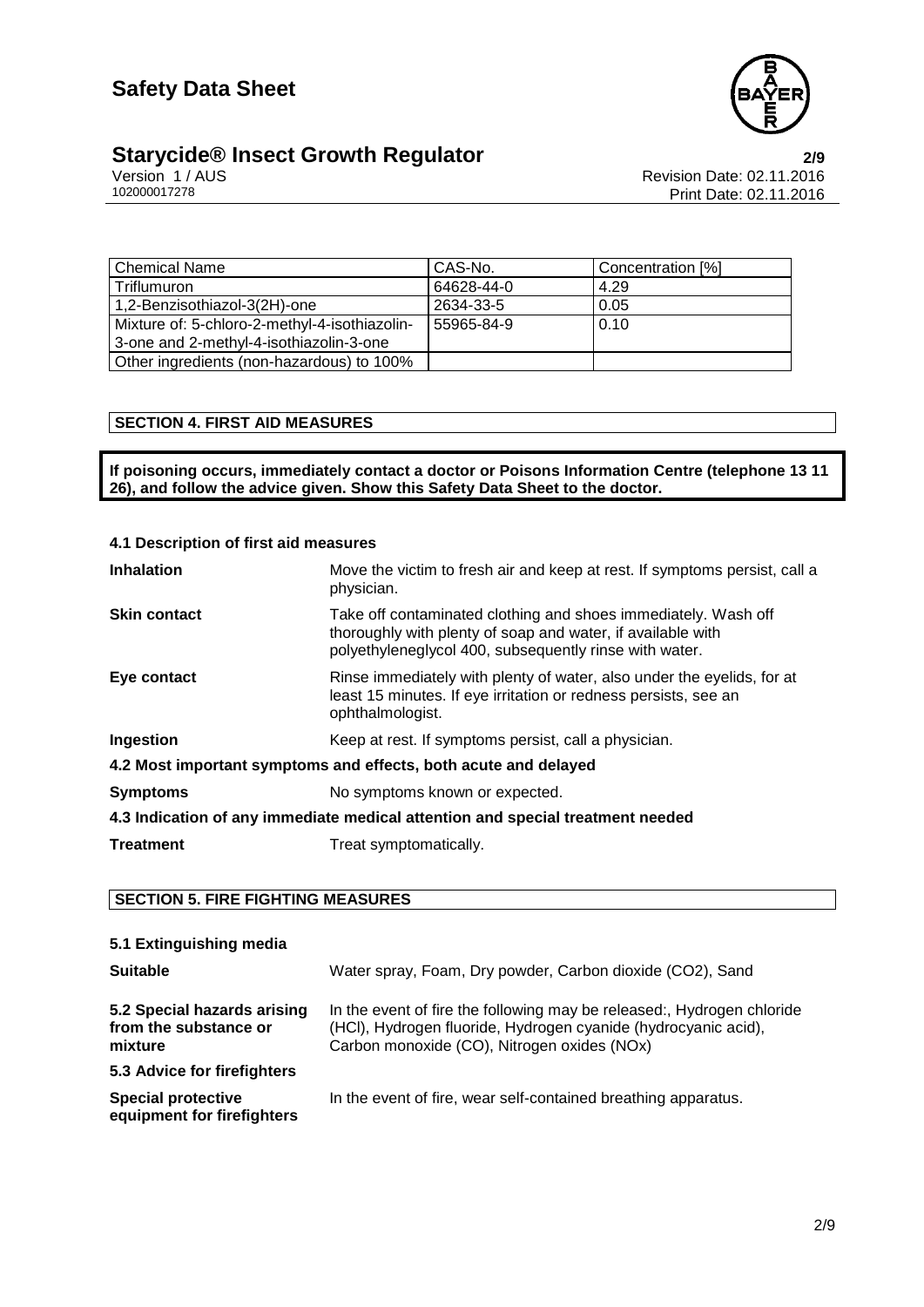

# **Starycide® Insect Growth Regulator**<br>Version 1/AUS<br>102000017278 Print Date: 02.11.2016

Revision Date: 02.11.2016 Print Date: 02.11.2016

| <b>Further information</b> | Contain the spread of the fire-fighting media. Do not allow run-off from<br>fire fighting to enter drains or water courses. Remove product from<br>areas of fire, or otherwise cool containers with water in order to avoid<br>pressure being built up due to heat. Collect contaminated fire<br>extinguishing water separately. This must not be discharged into<br>drains. Whenever possible, contain fire-fighting water by diking area<br>with sand or earth. |
|----------------------------|-------------------------------------------------------------------------------------------------------------------------------------------------------------------------------------------------------------------------------------------------------------------------------------------------------------------------------------------------------------------------------------------------------------------------------------------------------------------|
|                            |                                                                                                                                                                                                                                                                                                                                                                                                                                                                   |

**Hazchem Code** •3Z

#### **SECTION 6. ACCIDENTAL RELEASE MEASURES**

| 6.1 Personal precautions, protective equipment and emergency procedures |                                                                                                                                                                                     |  |
|-------------------------------------------------------------------------|-------------------------------------------------------------------------------------------------------------------------------------------------------------------------------------|--|
| <b>Precautions</b>                                                      | Use personal protective equipment. Avoid contact with spilled product<br>or contaminated surfaces. When dealing with a spillage do not eat,<br>drink or smoke.                      |  |
| <b>6.2 Environmental</b><br>precautions                                 | Contain contaminated water and fire fighting water. Do not allow to<br>get into surface water, drains and ground water.                                                             |  |
| 6.3 Methods and materials for containment and cleaning up               |                                                                                                                                                                                     |  |
| <b>Methods for cleaning up</b>                                          | Soak up with inert absorbent material (e.g. sand, silica gel, acid<br>binder, universal binder, sawdust). Avoid dust formation. Clean with<br>detergents. Avoid solvents.           |  |
| 6.4 Reference to other<br>sections                                      | Information regarding safe handling, see section 7.<br>Information regarding personal protective equipment, see section 8.<br>Information regarding waste disposal, see section 13. |  |

#### **SECTION 7. HANDLING AND STORAGE**

#### **7.1 Precautions for safe handling**

| Advice on safe handling                                          | No special precautions required.                                                                                                                                       |  |
|------------------------------------------------------------------|------------------------------------------------------------------------------------------------------------------------------------------------------------------------|--|
| <b>Advice on protection</b><br>against fire and explosion        | No special precautions required.                                                                                                                                       |  |
| <b>Hygiene measures</b>                                          | After each day's use, wash gloves, face shield or goggles and<br>contaminated clothing. Remove soiled clothing immediately and clean<br>thoroughly before using again. |  |
| 7.2 Conditions for safe storage, including any incompatibilities |                                                                                                                                                                        |  |
| <b>Requirements for storage</b>                                  | Keep out of the reach of children. Protect against moisture. Keep away                                                                                                 |  |

| Requirements for storage | Keep out of the reach of children. Protect against moisture. Keep away    |
|--------------------------|---------------------------------------------------------------------------|
| areas and containers     | from direct sunlight. Keep containers tightly closed in a dry, cool and   |
|                          | well-ventilated place. Store in a cool, dry place and in such a manner as |
|                          | to prevent cross contamination with other crop protection products,       |
|                          | fertilizers, food, and feed.                                              |
|                          |                                                                           |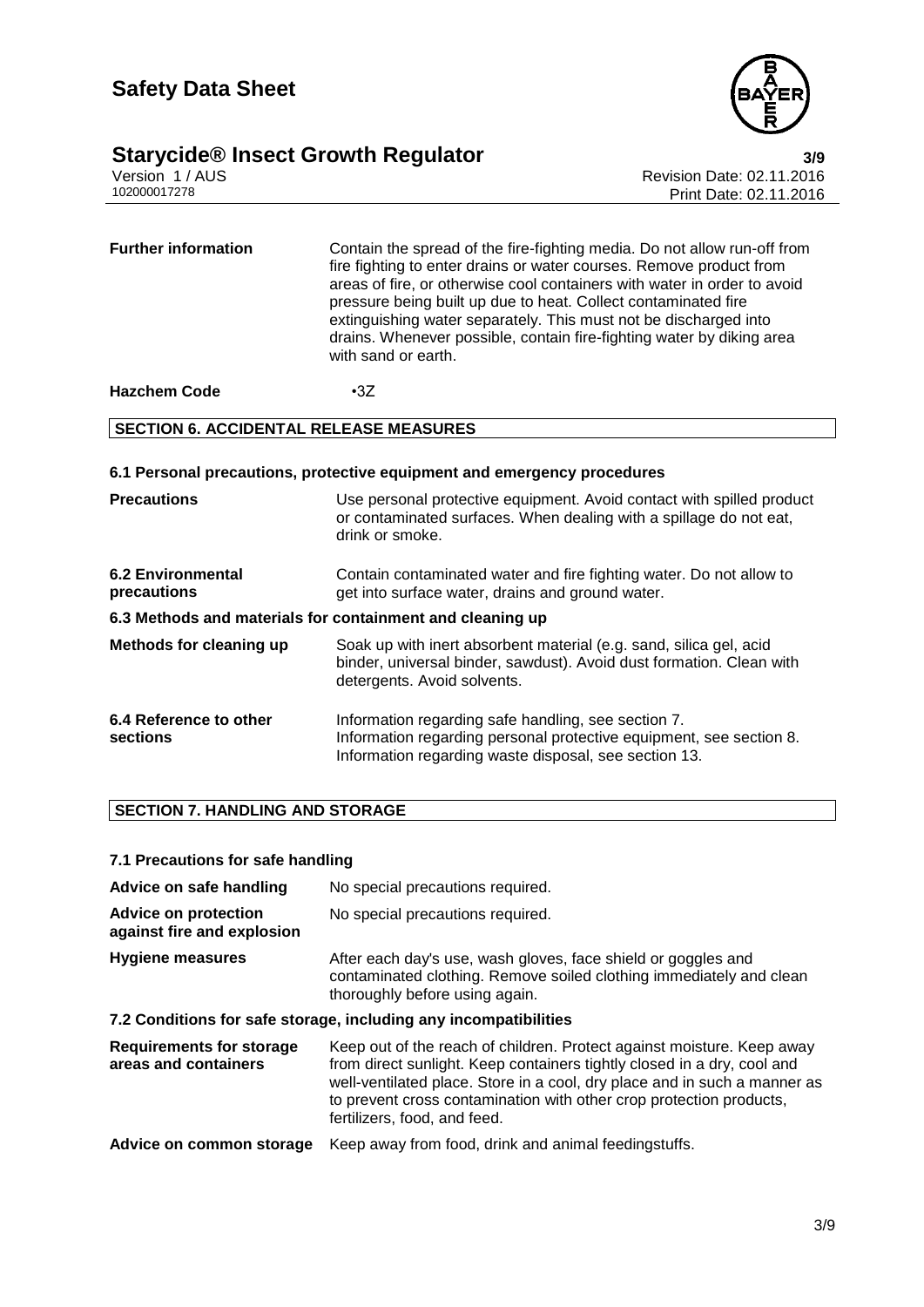

## **Starycide® Insect Growth Regulator**<br>Version 1/AUS **Alta Critical Regulator 1/AUS Alta Critical Revision Date: 02.11.2016**

Version 1 / AUS Revision Date: 02.11.2016 Print Date: 02.11.2016

#### **SECTION 8. EXPOSURE CONTROLS / PERSONAL PROTECTION**

#### **8.1 Control parameters**

| <b>Components</b> | CAS-No.    | <b>Control parameters</b> | <b>Update</b> | <b>Basis</b> |
|-------------------|------------|---------------------------|---------------|--------------|
| Triflumuron       | 64628-44-0 | 0.2 mg/m3                 |               | OES BCS*     |
|                   |            | 'TWA)                     |               |              |

\*OES BCS: Internal Bayer CropScience "Occupational Exposure Standard"

#### **8.2 Exposure controls**

| <b>Respiratory protection</b>      | Respiratory protection is not required under anticipated<br>circumstances of exposure.<br>Respiratory protection should only be used to control residual risk of<br>short duration activities, when all reasonably practicable steps have<br>been taken to reduce exposure at source e.g. containment and/or<br>local extract ventilation. Always follow respirator manufacturer's<br>instructions regarding wearing and maintenance.            |
|------------------------------------|--------------------------------------------------------------------------------------------------------------------------------------------------------------------------------------------------------------------------------------------------------------------------------------------------------------------------------------------------------------------------------------------------------------------------------------------------|
| <b>Hand protection</b>             | Please observe the instructions regarding permeability and<br>breakthrough time which are provided by the supplier of the gloves.<br>Also take into consideration the specific local conditions under which<br>the product is used, such as the danger of cuts, abrasion, and the<br>contact time.<br>Wash gloves when contaminated. Dispose of when contaminated<br>inside, when perforated or when contamination outside cannot be<br>removed. |
| Eye protection                     | Wear goggles (conforming to $EN166$ , Field of Use = 5 or equivalent).                                                                                                                                                                                                                                                                                                                                                                           |
| Skin and body protection           | Wear standard coveralls and Category 3 Type 6 suit.<br>If there is a risk of significant exposure, consider a higher protective<br>type suit.<br>Wear two layers of clothing wherever possible. Polyester/cotton or<br>cotton overalls should be worn under chemical protection suit and<br>should be professionally laundered frequently.                                                                                                       |
| <b>General protective measures</b> | In normal use and handling conditions please refer to the label<br>and/or leaflet. In all other cases the following recommendations<br>would apply.                                                                                                                                                                                                                                                                                              |
| <b>Engineering Controls</b>        |                                                                                                                                                                                                                                                                                                                                                                                                                                                  |
| Advice on safe handling            | No special precautions required.                                                                                                                                                                                                                                                                                                                                                                                                                 |

#### **SECTION 9. PHYSICAL AND CHEMICAL PROPERTIES**

#### **9.1 Information on basic physical and chemical properties**

| <b>Form</b>  | suspension                 |
|--------------|----------------------------|
| Colour       | light grey to brown        |
| <b>Odour</b> | weak, characteristic       |
| рH           | 6.0 - 8.0 at 100 % (23 °C) |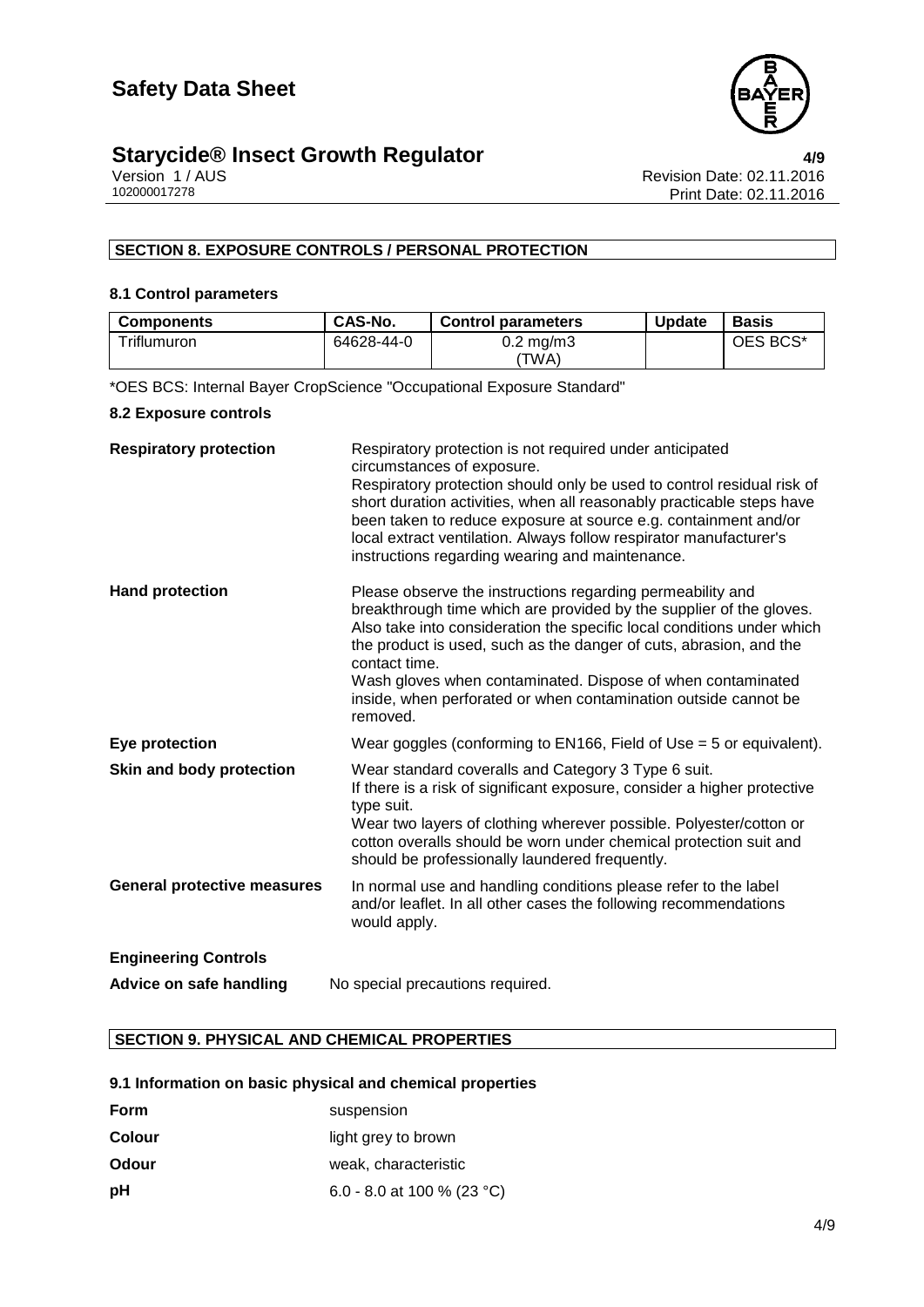

### **Starycide® Insect Growth Regulator**<br>**1/AUS** Version 1/AUS **Insect Growth Regulator 1/AUS** Revision Date: 02.11.2016

Version 1 / AUS<br>102000017278<br>Print Date: 02.11.2016 Print Date: 02.11.2016

**Density** ca. 1.12 g/cm<sup>3</sup> at 20 °C **Partition coefficient: n-**Triflumuron: log Pow: 4.9 at 22 °C

#### **SECTION 10. STABILITY AND REACTIVITY**

#### **10.1 Reactivity**

**octanol/water**

| Not applicable                                |                                                                                                                                                                                  |
|-----------------------------------------------|----------------------------------------------------------------------------------------------------------------------------------------------------------------------------------|
| <b>10.2 Chemical stability</b>                | Stable under recommended storage conditions.                                                                                                                                     |
| 10.3 Possibility of<br>hazardous reactions    | No dangerous reaction known under conditions of normal use.                                                                                                                      |
| 10.4 Conditions to avoid                      | Extremes of temperature and direct sunlight.                                                                                                                                     |
| 10.5 Incompatible materials No data available |                                                                                                                                                                                  |
| 10.6 Hazardous<br>decomposition products      | Thermal decomposition can lead to release of:<br>Hydrogen chloride (HCI)<br>Hydrogen fluoride<br>Hydrogen cyanide (hydrocyanic acid)<br>Carbon monoxide<br>Nitrogen oxides (NOx) |

#### **SECTION 11. TOXICOLOGICAL INFORMATION**

#### **11.1 Information on toxicological effects**

| <b>Acute oral toxicity</b>   | LD50 (Rat) $> 5,000$ mg/kg<br>The value mentioned relates to the active ingredient triflumuron. |
|------------------------------|-------------------------------------------------------------------------------------------------|
| <b>Acute dermal toxicity</b> | LD50 (Rat) $> 5,000$ mg/kg<br>The value mentioned relates to the active ingredient triflumuron. |
| <b>Skin irritation</b>       | slight irritation (Rabbit)<br>The value mentioned relates to the active ingredient triflumuron. |
| Eye irritation               | No eye irritation (Rabbit)<br>The value mentioned relates to the active ingredient triflumuron. |

#### **Assessment mutagenicity**

Triflumuron was not mutagenic or genotoxic in a battery of in vitro and in vivo tests.

#### **Assessment carcinogenicity**

Triflumuron was not carcinogenic in lifetime feeding studies in rats and mice.

#### **Assessment toxicity to reproduction**

Triflumuron did not cause reproductive toxicity in a two-generation study in rats.

#### **Assessment developmental toxicity**

Triflumuron did not cause developmental toxicity in rats and rabbits.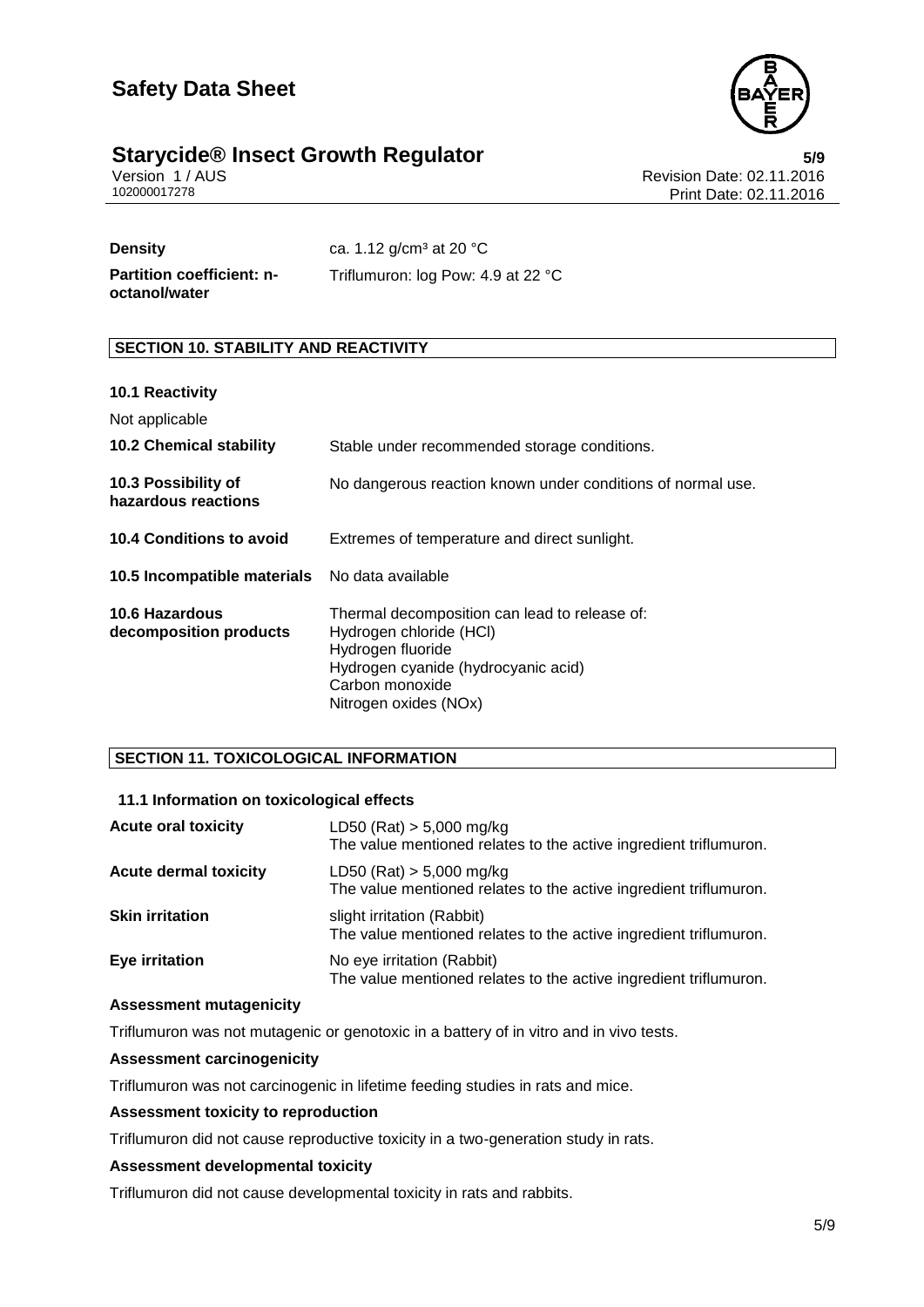

### **Starycide® Insect Growth Regulator**<br>**1/AUS** Version 1/AUS **CONCERCITY Revision Date: 02.11.2016**

Version 1 / AUS<br>102000017278<br>Print Date: 02.11.2016 Print Date: 02.11.2016

#### **Assessment STOT Specific target organ toxicity – repeated exposure**

Triflumuron did not cause specific target organ toxicity in experimental animal studies.

#### **Aspiration hazard**

Based on available data, the classification criteria are not met.

#### **Information on likely routes of exposure**

May cause irritation. May cause skin irritation. May cause eye irritation.

#### **Early onset symptoms related to exposure** Refer to Section 4

**Delayed health effects from exposure** Refer to Section 11

#### **Exposure levels and health effects** Refer to Section 4

#### **Interactive effects** Not known

#### **When specific chemical data is not available** Not applicable

#### **Mixture of chemicals** Refer to Section 2.1

#### **Further information**

No further toxicological information is available.

#### **SECTION 12. ECOLOGICAL INFORMATION**

| <b>12.1 Toxicity</b>                        |                                                                                                                                                    |
|---------------------------------------------|----------------------------------------------------------------------------------------------------------------------------------------------------|
| <b>Toxicity to fish</b>                     | LC50 (Oncorhynchus mykiss (rainbow trout)) > 320 mg/l<br>Exposure time: 96 h<br>The value mentioned relates to the active ingredient triflumuron.  |
|                                             | LC50 (Leuciscus idus (Golden orfe)) > 100 mg/l<br>Exposure time: 96 h<br>The value mentioned relates to the active ingredient triflumuron.         |
| <b>Toxicity to aquatic</b><br>invertebrates | EC50 (Daphnia magna (Water flea)) 0.23 mg/l<br>Exposure time: 48 h<br>The value mentioned relates to the active ingredient triflumuron.            |
| <b>Toxicity to aquatic plants</b>           | EC50 (Scenedesmus quadricauda (Green algae)) > 25 mg/l<br>Exposure time: 96 h<br>The value mentioned relates to the active ingredient triflumuron. |
| <b>Toxicity to other organisms</b>          | LD50 (Colinus virginianus (Bobwhite quail)) 561 mg/kg                                                                                              |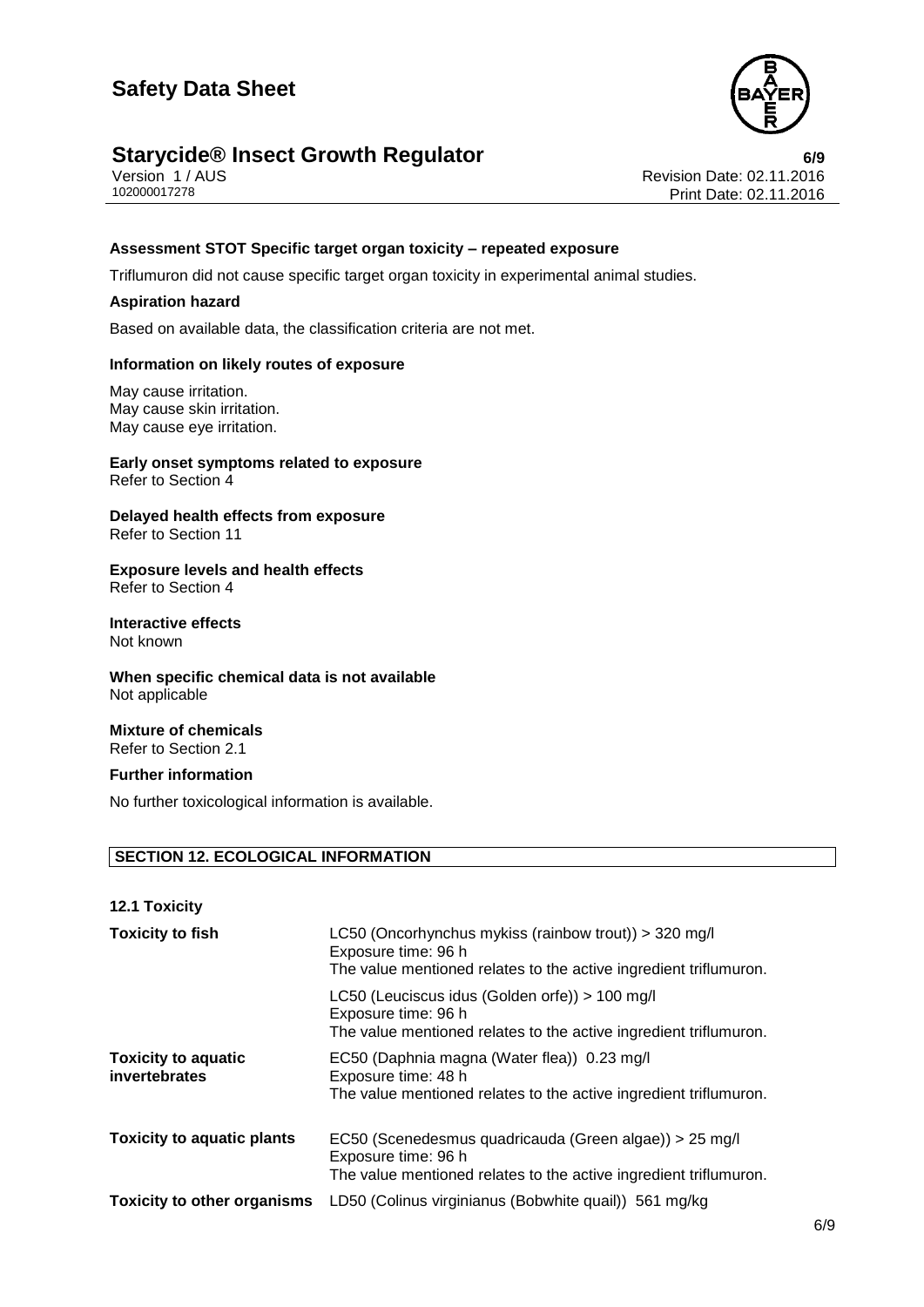

### **Starycide® Insect Growth Regulator**<br>**1/AUS** Version 1/AUS **Proporting the Start of Australian Revision Date: 02.11.2016**

Version 1 / AUS Revision Date: 02.11.2016 Print Date: 02.11.2016

|                                             | The value mentioned relates to the active ingredient triflumuron.                                              |
|---------------------------------------------|----------------------------------------------------------------------------------------------------------------|
|                                             | (Apis mellifera (bees))<br>The value mentioned relates to the active ingredient triflumuron.<br>Toxic to bees. |
| 12.2 Persistence and degradability          |                                                                                                                |
| <b>Biodegradability</b>                     | Triflumuron:<br>Not rapidly biodegradable                                                                      |
| Koc                                         | Triflumuron: Koc: 8601                                                                                         |
| 12.3 Bioaccumulative potential              |                                                                                                                |
| <b>Bioaccumulation</b>                      | Triflumuron: Bioconcentration factor (BCF) 612<br>Does not bioaccumulate.                                      |
| 12.4 Mobility in soil                       |                                                                                                                |
| <b>Mobility in soil</b>                     | Triflumuron: Immobile in soil                                                                                  |
| 12.5 Other adverse effects                  |                                                                                                                |
| <b>Additional ecological</b><br>information | No further ecological information is available.                                                                |

#### **SECTION 13. DISPOSAL CONSIDERATIONS**

Triple or preferably pressure rinse containers before disposal. Dispose of rinsings in a disposal pit specifically marked and set up for this purpose, clear of waterways, desirable vegetation and tree roots. If recycling, replace cap and return clean containers to recycler or designated collection point. If not recycling, break, crush or puncture and deliver empty packaging for appropriate disposal to an approved waste management facility. If an approved waste management facility is not available bury the empty packaging 500 mm below the surface in a disposal pit specifically marked and set up for this purpose clear of waterways, desirable vegetation and tree roots, in compliance with relevant Local, State or Territory Government Regulations. DO NOT burn empty containers or product.

#### **SECTION 14. TRANSPORT INFORMATION**

**ADG**

| UN number                  | 3082                                         |
|----------------------------|----------------------------------------------|
| Transport hazard class(es) | 9                                            |
| <b>Subsidiary Risk</b>     | None                                         |
| Packaging group            | Ш                                            |
| Description of the goods   | ENVIRONMENTALLY HAZARDOUS SUBSTANCE, LIQUID, |
|                            | N.O.S.                                       |
|                            | (TRIFLUMURON SOLUTION)                       |
| Hazchem Code               | $\cdot 37$                                   |

According to AU01, Environmentally Hazardous Substances in packagings, IBC or any other receptacle not exceeding 500 kg or 500 L are not subject to the ADG Code.

#### **IMDG**

| UN number                  | 3082 |
|----------------------------|------|
| Transport hazard class(es) | 9    |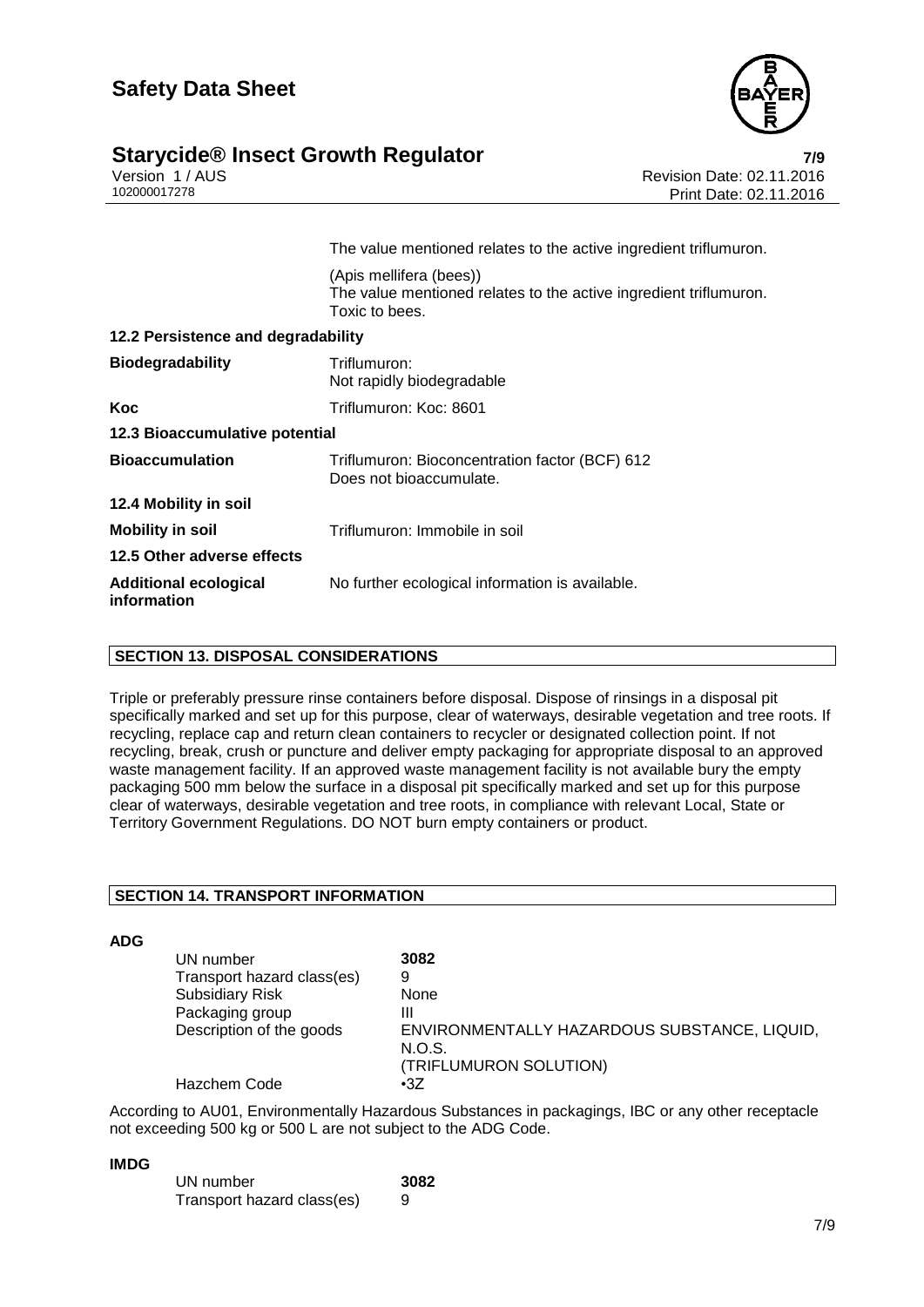

## **Starycide® Insect Growth Regulator**<br>**8/9** Nersion 1/AUS **1/AUS** Version Date: 02.11.2016

Version 1 / AUS<br>102000017278<br>Print Date: 02.11.2016 Print Date: 02.11.2016

|             | <b>Subsidiary Risk</b><br>Packaging group<br>Marine pollutant<br>Description of the goods | None<br>Ш<br><b>YES</b><br>ENVIRONMENTALLY HAZARDOUS SUBSTANCE, LIQUID,<br>N.O.S.<br>(TRIFLUMURON SOLUTION) |
|-------------|-------------------------------------------------------------------------------------------|-------------------------------------------------------------------------------------------------------------|
| <b>IATA</b> |                                                                                           |                                                                                                             |
|             | UN number                                                                                 | 3082                                                                                                        |
|             | Transport hazard class(es)                                                                | 9                                                                                                           |
|             | <b>Subsidiary Risk</b>                                                                    | None                                                                                                        |
|             | Packaging group                                                                           | Ш                                                                                                           |
|             | Environm, Hazardous Mark                                                                  | <b>YES</b>                                                                                                  |
|             | Description of the goods                                                                  | ENVIRONMENTALLY HAZARDOUS SUBSTANCE, LIQUID,                                                                |
|             |                                                                                           | N.O.S.                                                                                                      |
|             |                                                                                           | (TRIFLUMURON SOLUTION)                                                                                      |

#### **SECTION 15. REGULATORY INFORMATION**

Registered according to the Agricultural and Veterinary Chemicals Code Act 1994

Australian Pesticides and Veterinary Medicines Authority approval number: 61251

#### **SUSMP classification (Poison Schedule)**

Schedule 5 (Standard for the Uniform Scheduling of Medicines and Poisons)

#### **SECTION 16. OTHER INFORMATION**

**Trademark information** Starycide® is a registered trademark of the Bayer Group.

This SDS summarises our best knowledge of the health and safety hazard information of the product and how to safely handle and use the product in the workplace. Each user should read this SDS and consider the information in the context of how the product will be handled and used in the workplace including in conjunction with other products.

If clarification or further information is needed to ensure that an appropriate risk assessment can be made, the user should contact this company.

Our responsibility for products sold is subject to our standard terms and conditions, a copy of which is sent to our customers and is also available on request.

#### **Abbreviations and acronyms**

| <b>ADN</b>     | European Agreement concerning the International Carriage of Dangerous Goods by<br><b>Inland Waterways</b>              |
|----------------|------------------------------------------------------------------------------------------------------------------------|
| <b>ADR</b>     | European Agreement concerning the International Carriage of Dangerous Goods by<br>Road                                 |
| ATE.           | Acute toxicity estimate                                                                                                |
| AU OEL         | Australia. OELs. (Adopted National Exposure Standards for Atmospheric<br>Contaminants in the Occupational Environment) |
|                |                                                                                                                        |
| CAS-Nr.        | <b>Chemical Abstracts Service number</b>                                                                               |
| <b>CEILING</b> | Ceiling Limit Value                                                                                                    |